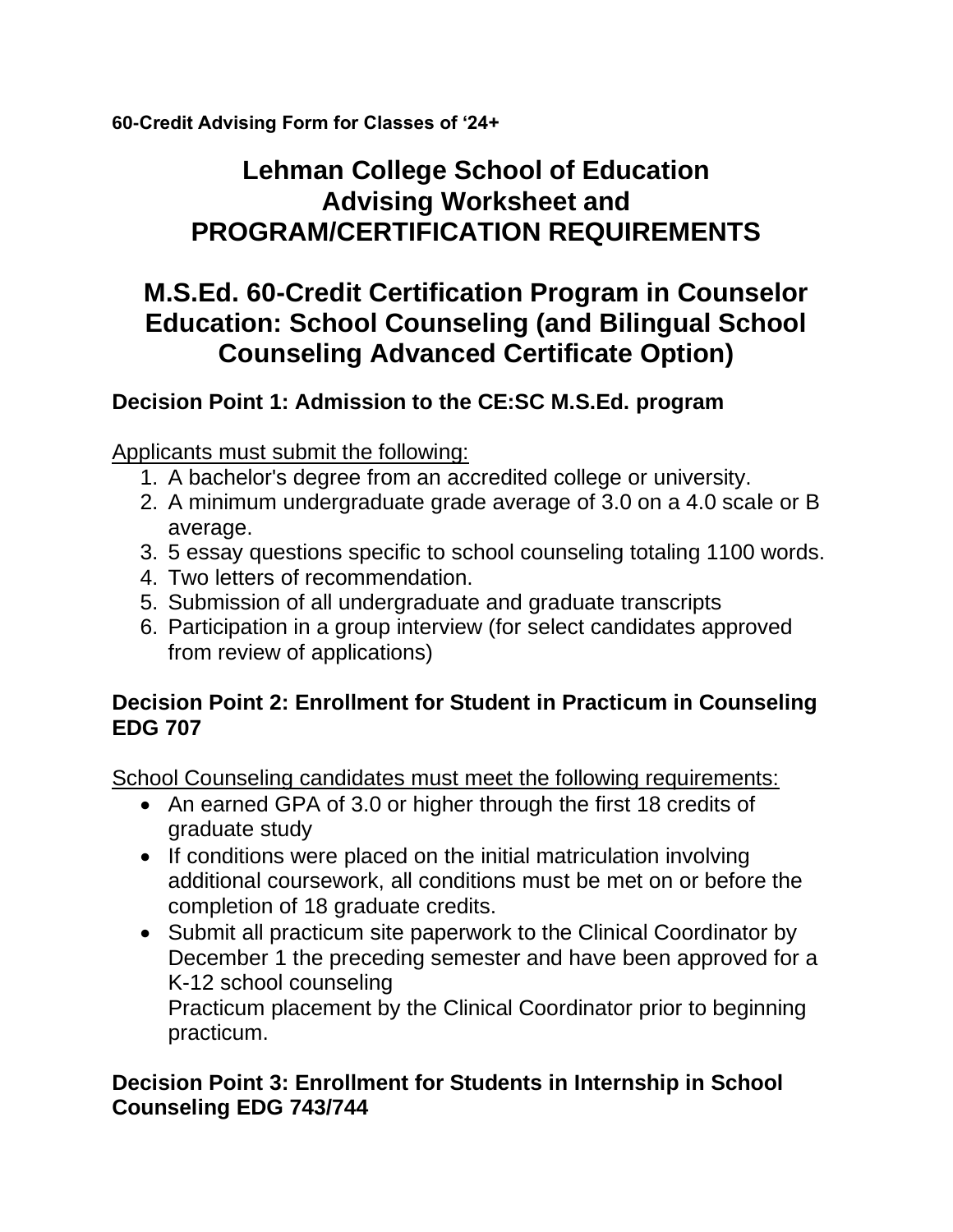School Counseling candidates must meet the following requirements:

- An earned GPA of 3.0 or higher through the first 36 credits of graduate study.
- Successful completion of EDG 707 Practicum in Counseling based on grade and formative and summative site supervisor evaluations
- Submit all internship site paperwork to the Clinical Coordinator by May 1 the preceding semester and have been approved for a K-12 school counseling internship site placement by the Clinical Coordinator prior to beginning internship

#### **. Decision Point 4: Exit Requirements**

School Counseling candidates must:

- Complete a minimum of 60 graduate credits of study in Counselor Education: School Counseling
- Have a minimum GPA of 3.0 throughout the program.
- Successful completion of EDG 743/44 Internship in School Counseling based on grades and formative and summative assessments from the site supervisor.
- If seeking initial SC certification, apply via TEACH NY.

## **Graduate Courses: Degree Requirements**

(Program Plan may vary if transfer credit is accepted prior to start of program):

Fall semester 1st year:

**EDG 700** Professional Identity in School Counseling (10 hours K-12 preprac)

**EDG 701** Counseling Theories and Techniques (10 hours K-12 pre-prac)

Winter intersession 1st year (January): **EDG 705** Career Counseling

Spring semester 1st year:

**\*EDG 702** Multicultural and Social Justice Counseling (10 hours K-12 preprac)

**EDG 703** Group Counseling (10 hours K-12 pre-prac)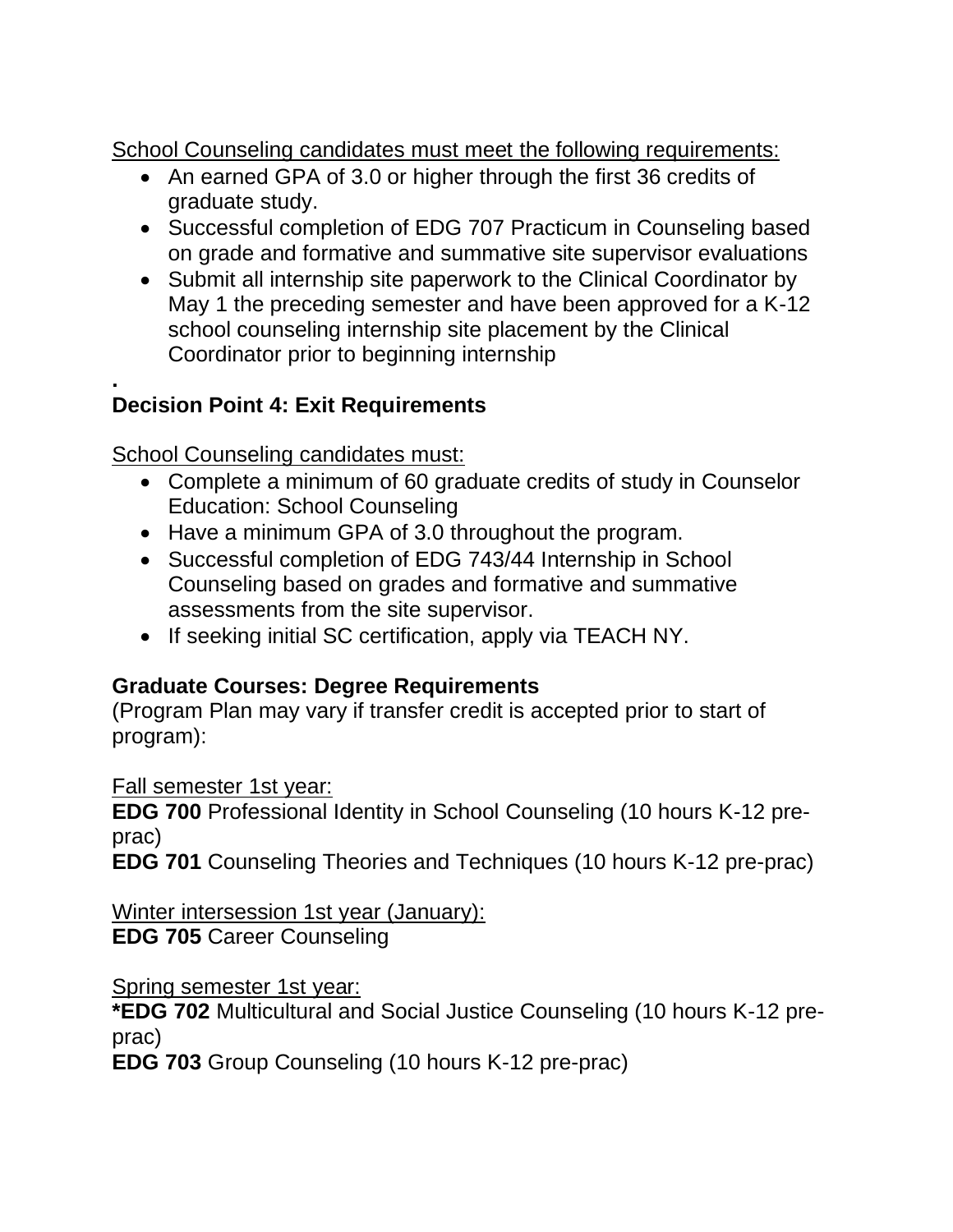Summer sessions 1st year:

**EDG 731** Sexuality Counseling in Schools and Families **EDG 735** Family Counseling and School/Community Partnerships

Fall semester 2nd year:

**EDG 704** Human Development in Counseling **EDG 706** Assessment in Counseling (10 hours K-12 pre-prac)

Winter intersession 2nd year: **EDG 732** Crisis, Substance Misuse, and Trauma Counseling

Spring semester 2nd year:

**EDG 707** Practicum in Counseling (100 K-12 hours K-8 or 9-12) **EDG 739** College Access Counseling

Summer sessions 2d year:

**\*EDG 734** Bilingual Counseling in Schools and Communities **EDG 738** Brief Counseling of Children and Adolescents

Fall semester 3rd year:

**EDG 743** Internship in School Counseling 1 (300 hours ½ K-8, ½ 9-12) **EDG 708** Counseling Research, Program Development, and Evaluation

Winter intersession 3rd year:

**Elective**: **EDG 737** Couples Counseling

**\*EBS 760** The Bilingual Child with Mild to Moderate Learning and Behavior Problems (First of two Bilingual Special Ed classes for Bilingual Adv. Cert; double counts as elective)

Spring semester 3rd year:

**EDG 744** Internship in School Counseling 2 (300 hours ½ K-8, ½ 9-12) **EDG 709** School/Community Leadership, Advocacy, Collaboration, and **Consultation** 

Summer 1 3rd year:

**EDR 701** Individuals with Disabilities **\*EBS 701** Issues in Bilingualism (2d of two Bilingual Special Ed classes (for Adv. Cert).